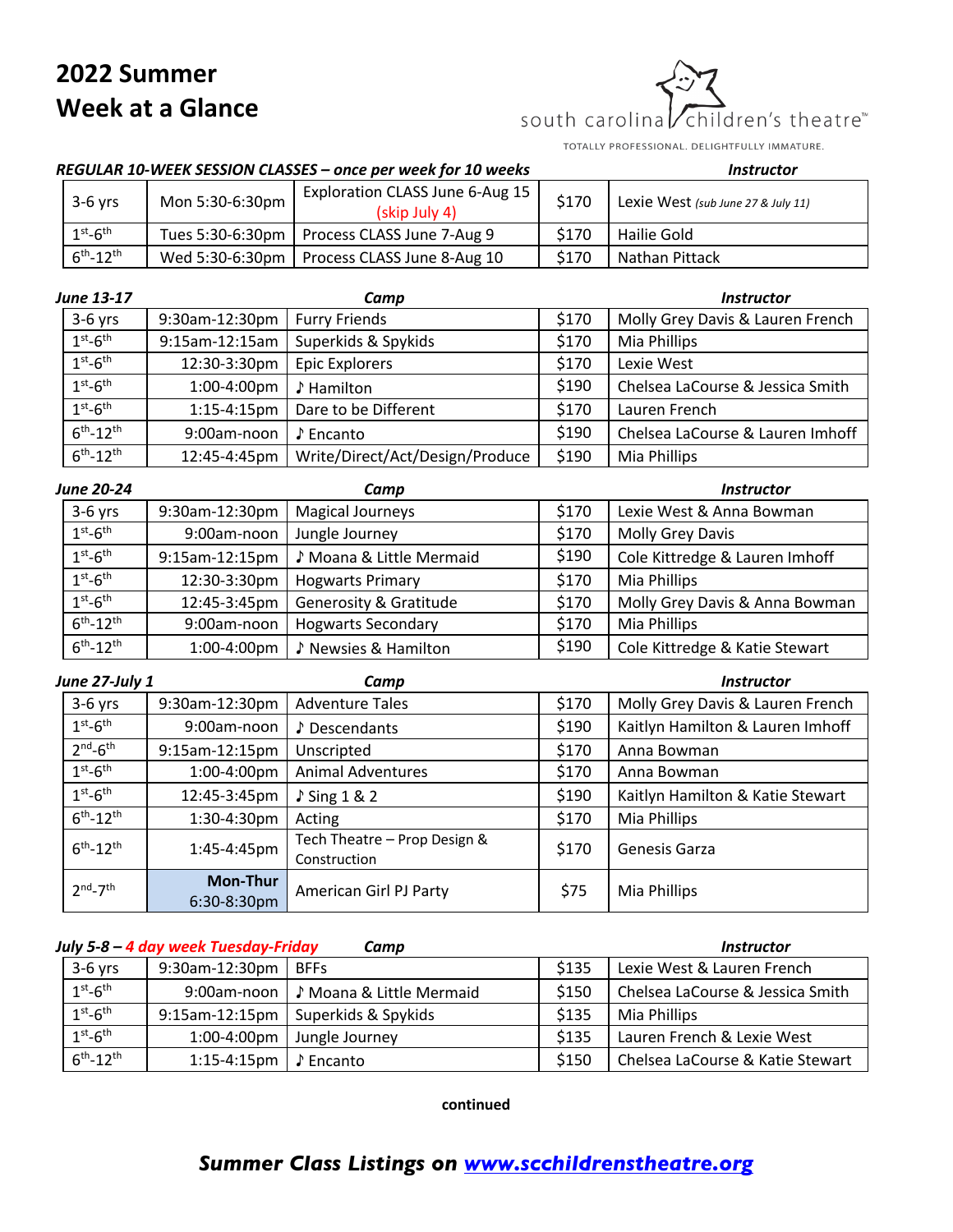| <b>July 11-15</b>  |                | Camp                                 |       | <b>Instructor</b>                |
|--------------------|----------------|--------------------------------------|-------|----------------------------------|
| $3-6$ yrs          | 9:30am-12:30pm | <b>Exploration/Story Drama/Sing!</b> | \$170 | Molly Grey Davis & Lauren French |
| $1st - 6th$        | 9:00am-noon    | ♪ Hamilton                           | \$190 | Chelsea LaCourse & Lauren Imhoff |
| $1st - 6th$        | 12:30-3:30pm   | Seven Seas                           | \$170 | Anna Bowman                      |
| $1st - 6th$        | 12:45-3:45pm   | <b>Hogwarts Primary</b>              | \$170 | Mia Phillips                     |
| $1st - 6th$        | 1:00-4:00pm    | ♪ Encanto & Coco                     | \$190 | Kaitlyn Hamilton & Katie Stewart |
| $1st - 6th$        | 1:30-4:30pm    | Dare to be Different                 | \$170 | Molly Grey Davis                 |
| $6^{th} - 12^{th}$ | 9:15am-12:15pm | <b>Hogwarts Secondary</b>            | \$170 | Mia Phillips                     |
| $6th - 12th$       | $1:15-4:15$ pm | Improv Bootcamp                      | \$170 | <b>Traysie Amick</b>             |
| $6^{th} - 12^{th}$ | 1:30-4:30pm    | Tech Theatre - Scenic Painting       | \$170 | Genesis Garza                    |

| <b>July 18-22</b>  |                | Camp                              |       | <i><b>Instructor</b></i>         |
|--------------------|----------------|-----------------------------------|-------|----------------------------------|
| $3-6$ yrs          | 9:30am-12:30pm | <b>Furry Friends</b>              | \$170 | Molly Grey Davis & Lauren French |
| $1st-6th$          | 9:00am-noon    | Descendants                       | \$190 | Kaitlyn Hamilton & Lauren Imhoff |
| $1st - 6th$        | 12:30-3:30pm   | Unscripted                        | \$170 | <b>Traysie Amick</b>             |
| $1st-6th$          | 12:45-3:45pm   | $\sqrt{}$ Sing 1 & 2              | \$190 | Kaitlyn Hamilton & Katie Stewart |
| $1st-6th$          | 1:00-4:00pm    | <b>Generosity &amp; Gratitude</b> | \$170 | Lauren French                    |
| $6^{th} - 12^{th}$ | 9:15am-12:15pm | Acting                            | \$170 | Mia Phillips                     |
| $6^{th} - 12^{th}$ | 1:00-5:00pm    | Write/Direct/Act/Design/Produce   | \$190 | Mia Phillips                     |

| July 25-29         |                | Camp                     |       | <b>Instructor</b>                |
|--------------------|----------------|--------------------------|-------|----------------------------------|
| $3-6$ yrs          | 9:30am-12:30pm | <b>Magical Journeys</b>  | \$170 | Molly Grey Davis & Lauren French |
| $1st - 6th$        | 9:15am-12:15pm | <b>Epic Explorers</b>    | \$170 | Lexie West                       |
| $1st-6th$          | 12:30-3:30pm   | <b>Animal Adventures</b> | \$170 | Lexie West                       |
| $1st-6th$          | 12:45-3:45pm   | ♪ Encanto & Coco         | \$190 | Chelsea LaCourse & Katie Stewart |
| $1st - 6th$        | 1:00-4:00pm    | Superkids & Spykids      | \$170 | Molly Grey Davis                 |
| $6^{th} - 12^{th}$ | 9:00am-noon    | ♪ Encanto                | \$190 | Chelsea LaCourse & Lauren Imhoff |
| $6^{th} - 12^{th}$ | $1:15-4:15$ pm | Improv Bootcamp          | \$170 | <b>Traysie Amick</b>             |

| August 1-5         |                        | Camp                                                    |       | <i><b>Instructor</b></i>         |
|--------------------|------------------------|---------------------------------------------------------|-------|----------------------------------|
| $3-6$ yrs          | 9:30am-12:30pm         | <b>Adventure Tales</b>                                  | \$170 | Anna Bowman & Lauren French      |
| $1st - 6th$        | 9:00am-noon            | ♪ Encanto & Coco                                        | \$190 | Chelsea LaCourse & Jessica Smith |
| $1st - 6th$        | 9:15am-12:15pm         | <b>Hogwarts Primary</b>                                 | \$170 | Mia Phillips                     |
| $1st - 6th$        | 1:00-4:00pm            | ♪ Encanto & Coco                                        | \$190 | Chelsea LaCourse & Katie Stewart |
| $1st - 6th$        | $1:15-4:15$ pm         | Seven Seas                                              | \$170 | Anna Bowman                      |
| $6^{th} - 12^{th}$ | $1:15-4:15$ pm         | Acting                                                  | \$170 | Molly Grey Davis                 |
| $6^{th} - 12^{th}$ | Sun-Wed<br>6:30-8:30pm | Advanced Improv - previous<br>Adliberation members only | \$75  | <b>Traysie Amick</b>             |

| August 8-12        |                | Camp                    |       | <b>Instructor</b>                |
|--------------------|----------------|-------------------------|-------|----------------------------------|
| $3-6$ yrs          | 9:30am-12:30pm | <b>BFFs</b>             | \$170 | Molly Grey Davis & Lauren French |
| $1st - 6th$        | 9:00am-noon    | <b>Hogwarts Primary</b> | \$170 | Mia Phillips                     |
| $2nd-6th$          | 9:15am-12:15pm | Unscripted              | \$170 | <b>Traysie Amick</b>             |
| $1st - 6th$        | 12:45-3:45pm   | ♪ Hamilton              | \$190 | Chelsea LaCourse & Katie Stewart |
| $1st-6th$          | 1:00-4:00pm    | Jungle Journey          | \$170 | Lexie West                       |
| $1st - 6th$        | $1:15-4:15$ pm | Superkids & Spykids     | \$170 | <b>Traysie Amick</b>             |
| $6^{th} - 12^{th}$ | 9:00am-noon    | ♪ Newsies/Hamilton      | \$190 | Chelsea LaCourse & Jessica Smith |

**continued**

## *Summer Class Listings on www.scchildrenstheatre.org*